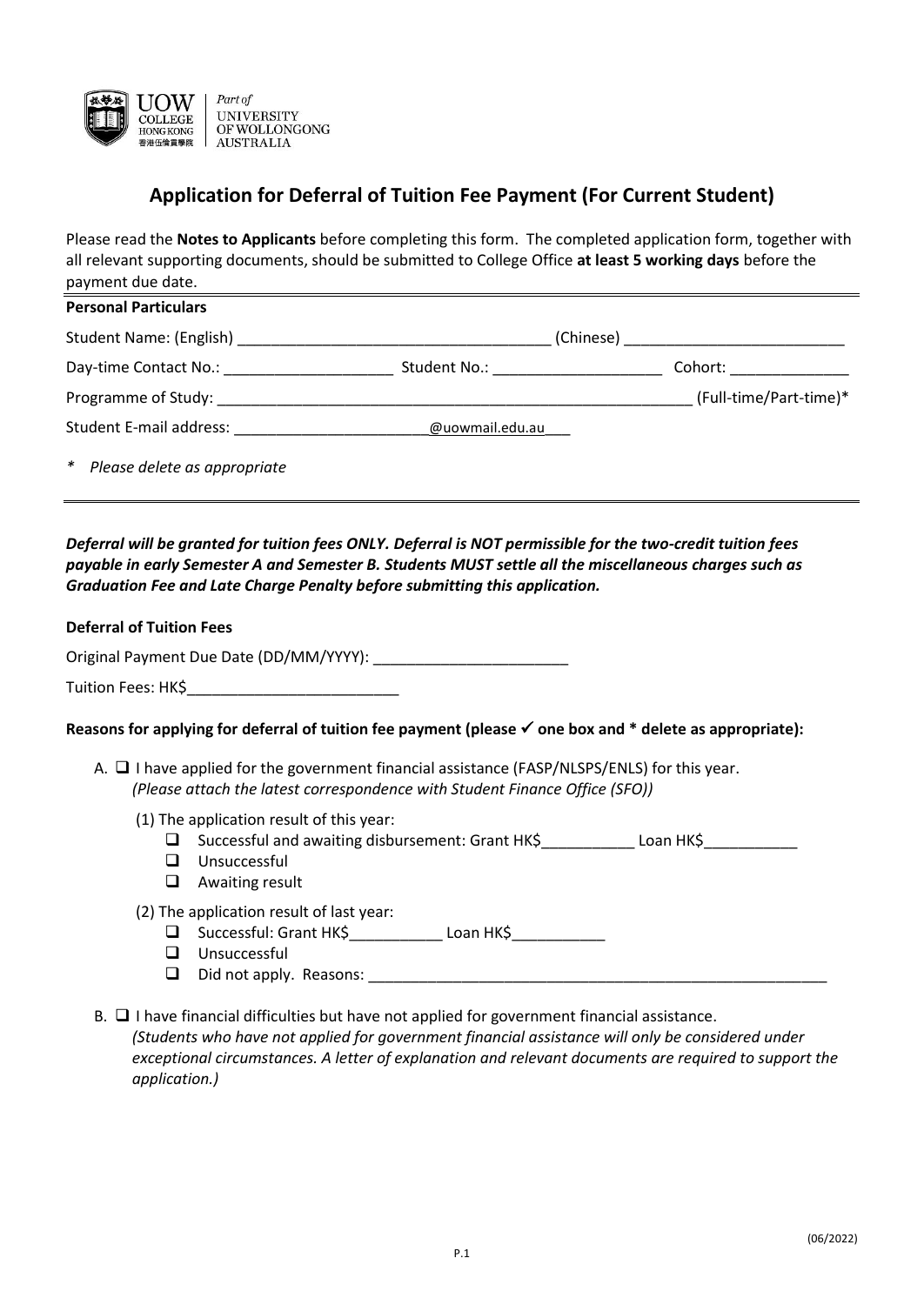### **Document Checklist**

### **Copy of Student Fee Statement**

 $\Box$  Any proof showing your application for FASP/NLSPS/ENLS, e.g.:

- Copy of Notification of Result of FASP/NLSPS/ENLS received from SFO
- Copy of Acknowledgement Receipt
- The screenshot of online application
- $\square$  Explanatory Letter for those who have not received any documents from SFO
- $\Box$  Other documents supporting your family financial difficulties

#### **Declaration**

I understand that the College may contact SFO for updated status of my FASP/NLSPS/ENLS application. I also understand that if my application for payment deferral is approved, I should settle the outstanding fees in full on or before the extended deadline, or else I will be charged a penalty for late payment or even have my studies terminated by the College.

I hereby declare that the above information is complete and correct at the time of submission. I understand that false and misleading information may result in my application being rejected.

\_\_\_\_\_\_\_\_\_\_\_\_\_\_\_\_\_\_\_\_\_\_\_\_\_\_\_\_\_\_\_\_\_\_ \_\_\_\_\_\_\_\_\_\_\_\_\_\_\_\_\_\_\_\_\_\_\_\_\_\_\_\_\_\_\_\_

Signature of Student **Date** 

**(FOR OFFICE USE ONLY) Evaluation** I support the student's application. (Suggested payment date: \_\_\_\_\_\_\_\_\_\_\_\_\_\_\_\_\_\_)  $\Box$  I do not support the student's application. Remarks: where  $\overline{\phantom{a}}$ \_\_\_\_\_\_\_\_\_\_\_\_\_\_\_\_\_\_\_\_\_\_\_\_\_\_\_\_\_\_\_\_\_\_\_\_\_\_\_\_\_\_\_\_\_\_\_\_\_\_\_\_\_\_\_\_\_\_\_\_\_\_\_\_\_\_\_\_\_\_\_\_\_\_\_\_\_\_\_\_\_\_\_\_\_\_\_\_\_\_\_\_\_ \_\_\_\_\_\_\_\_\_\_\_\_\_\_\_\_\_\_\_\_\_\_\_\_\_\_\_\_\_\_\_\_\_\_\_\_\_\_\_\_\_\_\_\_\_\_\_\_\_\_\_\_\_\_\_\_\_\_\_\_\_\_\_\_\_\_\_\_\_\_\_\_\_\_\_\_\_\_\_\_\_\_\_\_\_\_\_\_\_\_\_\_\_ \_\_\_\_\_\_\_\_\_\_\_\_\_\_\_\_\_\_\_\_\_\_\_\_\_\_\_\_\_\_\_\_\_\_ \_\_\_\_\_\_\_\_\_\_\_\_\_\_\_\_\_\_\_\_\_\_\_\_\_\_\_\_\_\_\_\_

Signature of Assessor **Date** Name:

Deferred payment due date: \_\_\_\_\_\_\_\_\_\_\_\_\_\_\_\_\_\_\_\_\_\_\_\_\_\_\_

Student notified of decision on: \_\_\_\_\_\_\_\_\_\_\_\_\_\_\_\_\_\_\_\_\_\_\_\_

Computer record updated by: example of the state of the Date:  $\Box$  Date:

*Use of Information: Information provided by applicant in this form will be treated as strictly confidential and will be used by UOWCHK for consideration of deferral of tuition fees payment only.*